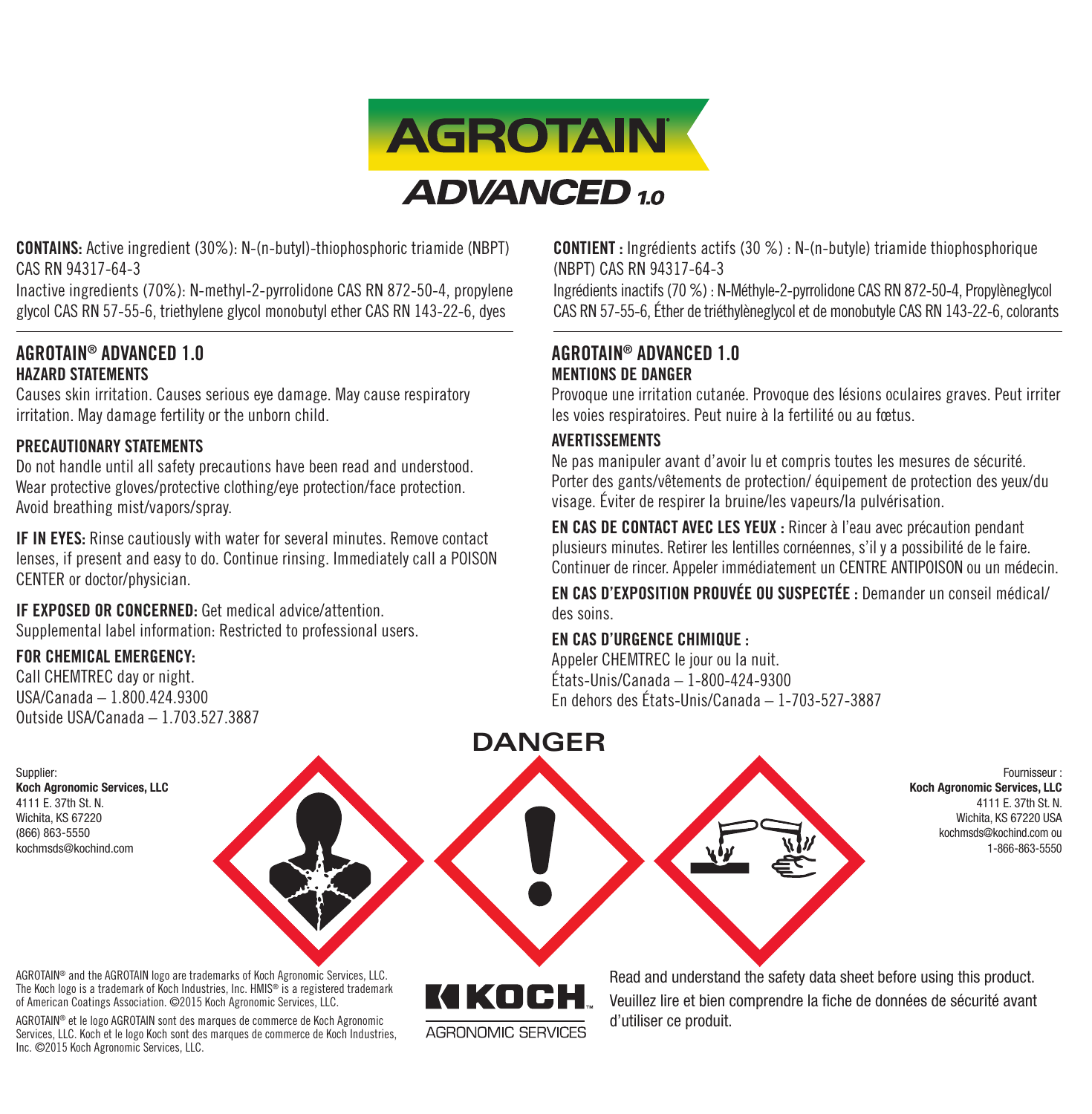WARNING: READ THE ENTIRE LABEL BEFORE LISING OR OPENING THIS PRODUCT INCLUDING ALL PRECAUTIONS, DIRECTIONS FOR USE, STORAGE AND HANDLING, TERMS AND CONDITIONS OF USE, WARRANTY LIMITATIONS AND LIMITATIONS OF LIABILITY AND REMEDIES.

AGROTAIN® ADVANCED 1.0 nitrogen stabilizer is designed to protect urea-based fertilizers from ammonia volatilization and may be used on any crop that requires nitrogen fertilization including row crops, specialty crops, pastures, sod farms, turfgrass, ornamentals and other landscape and nursery plantings. This product is recommended for surface, shallow-placed, shallow-banded or shallow-incorporated (less than two inches) application of urea and urea-containing fertilizers such as pre-plant, pre-emergence, sidedress, topdress or other post-planting applications. The benefits of AGROTAIN® ADVANCED 1.0 stabilizer as a urease inhibitor are a result of its ability to retard the hydrolysis of urea and control volatilization, preventing ammonia loss while the urea is on the soil surface or less than two inches deep in the soil.

## FIRST AID MEASURES

**IF IN EYES:** Rinse cautiously with water for several minutes. Remove contact lenses, if present and easy to do. Continue rinsing. Immediately call a POISON CENTER or doctor/physician.

IF ON SKIN: Wash with plenty of water. If skin irritation occurs: Get medical advice/ attention. Take off contaminated clothing and wash it before reuse.

IF INHALED: Call a POISON CENTER/doctor if you feel unwell.

**IF INGESTED:** Call a POISON CENTER/doctor if you feel unwell.

## FIRE FIGHTING

Suitable extinguishing media: Water fog. Water spray. Carbon dioxide (CO<sub>2</sub>) Foam. Extinguishing media which must not be used for safety reasons: Do not use water jet as an extinguisher, as this will spread the fire. Dispose of containers according to federal, state and local regulations.

| <b>HMIS<sup>®</sup> Ratings</b> |    |                 |
|---------------------------------|----|-----------------|
| <b>Health</b>                   | 2* |                 |
| <b>Flammability</b>             |    |                 |
| <b>Physical Hazard</b>          |    |                 |
| <b>Personal Protection</b>      |    | *Chronic Hazard |

## GENERAL PRECAUTIONS AND DIRECTIONS FOR USE

WARNING: Keep out of the reach of children. Read the entire label and safety data sheet before use. Use only according to label directions. Always wear proper personal protection when handling the product (long sleeves and long pants, goggles and chemical resistant gloves). Use only with adequate ventilation (large volumes of air movement). If organic vapors or dusts are present above their regulatory limits, follow a respiratory protection program that meets OSHA 1910.134 and ANSI Z88.2 or applicable federal, state, provincial or local requirements whenever workplace conditions warrant respirator use.

Do not apply directly to water. Do not contaminate waterways and sewers during cleaning of equipment or disposal of wastes. Always adhere to applicable provisions of federal, state, provincial and local laws and regulations.

Do not use in livestock feed. Keep livestock off treated areas until after 14 days or 1 inch of rainfall has accumulated. Urea, which is a component in UAN, may be toxic to livestock when ingested.

Do not enter treated areas until spray has thoroughly dried.

#### FOR BLENDING ON UREA Equipment Required

- An accurate scale to weigh materials.
- A fertilizer blender or other equipment suitable for rolling or blending the urea particles with AGROTAIN® ADVANCED 1.0 stabilizer. A rotary device that can tumble the urea and allow for uniform contact with the product without spillage is appropriate. Auger and paddle mixers may also be used. Exposed inner surfaces should be clean, dry and rust-free.

## Procedure

- 1. Weigh the urea and transfer into the mixing or blending equipment.
- 2. Measure the desired quantity of AGROTAIN® ADVANCED 1.0 stabilizer.
- 3. Apply the product to the urea in the blender. Blend well before introducing other fertilizer materials and allow adequate time (at least 1 minute/ton) for uniform coverage. A pigment is included in the product to assist in evaluating the uniformity of coverage.
- 4. Under certain temperature and humidity conditions urea blended with the product may stick together. Often the addition of other fertilizer materials to the blender, such as potash, will eliminate the need to add a drying agent. If the particles remain sticky, add small amounts of finely ground, highly absorbent, free-flowing powders such as attapulgite clays at concentrations as low as 0.25% by weight of the treated urea.

## Storage After Blending

Granular dry urea treated with AGROTAIN® ADVANCED 1.0 stabilizer is suitable for long-term storage. Research shows stabilized fertilizer may be stored up to 9 months for full effectiveness.

## FOR MIXING WITH UREA-AMMONIUM NITRATE (UAN) SOLUTIONS **Procedure**

- 1. Fill the tank half full with UAN solution.
- 2. Add the product to the UAN solution and mix thoroughly by agitation prior to adding pesticides or surfactants.
- 3. With agitators on, add the appropriate amount of AGROTAIN® ADVANCED 1.0 nitrogen stabilizer for the desired concentration in the full volume.
- 4. Mix well and then add the remainder of the UAN solution.
- 5. Use blended UAN solution soon after mixing. Degradation of the active ingredient is known to be impacted by pH and temperature. UAN with a pH greater than 7 tends to increase the storage time; a pH of less than 7 will result in more rapid degradation of the active. Other additives to the UAN may also result in a more acidic solution, thus reducing the storage time.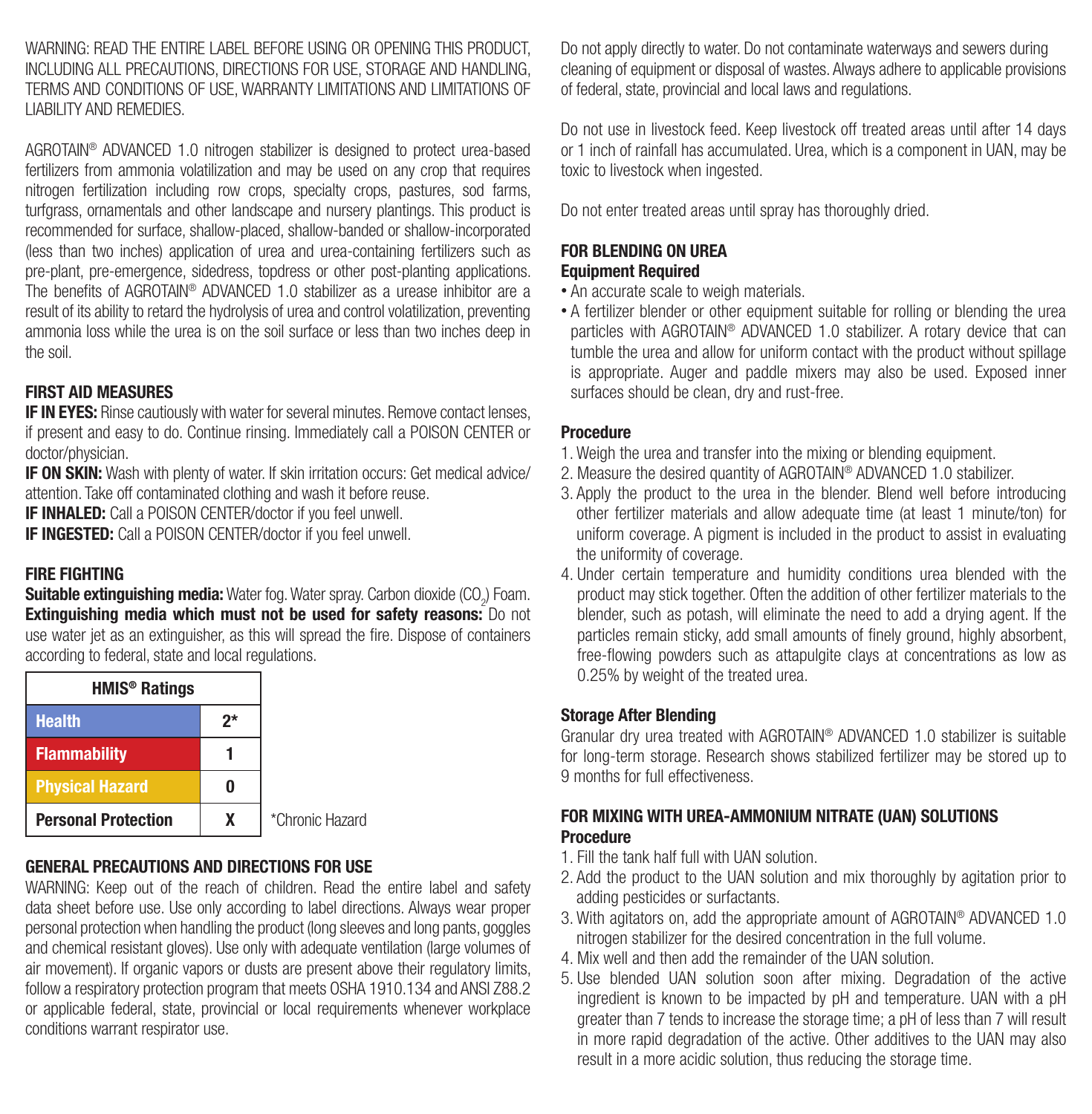## AGROTAIN® ADVANCED 1.0 NITROGEN STABILIZER USE RATE CHART

| Urea       | 2.1 Liters/Tonne  | Urea       | 2.0 Quarts/Ton |
|------------|-------------------|------------|----------------|
| <b>UAN</b> | 1.05 Liters/Tonne | <b>UAN</b> | 1.0 Quart/Ton  |

## COMPATIBILITY

Some testing has been conducted to assess the stability and compatibility of AGROTAIN® ADVANCED 1.0 nitrogen stabilizer with certain herbicides and adjuvants. Test results show that the rate of the degradation should not preclude the use of this product with most commonly used agricultural herbicides under normal use. Most agricultural chemicals compatible with UAN solutions are also compatible with this product. However, compatibility tests prior to use are recommended. Glyphosate herbicides may cause an increase in the rate of degradation when tank mixed with AGROTAIN® ADVANCED 1.0 nitrogen stabilizer. Therefore such mix should be applied soon after mixing to avoid a possible reduction in the effectiveness of the active ingredient.

## HANDLING, STORAGE AND DISPOSAL

**Keep out of reach of children.** Avoid exposure  $-$  use care in handling/storage. Wear appropriate personal protective equipment. Avoid breathing mist/vapors/ spray. Wear eye and face protection. Avoid prolonged exposure. Handle an open container with care. Wash before eating, drinking and/or smoking. Store this product in tightly closed original container in a well-ventilated place and in accordance with local/regional/national/international regulations. Keep away from food, drink and animal foodstuffs. Avoid freezing. Store at temperatures between -18 °C and 38 °C (0 °F and 100 °F) and avoid contact with water. If the product is subjected to temperatures below -18  $^{\circ}$ C (0  $^{\circ}$ F) for an extended period of time, it will become solid. If this occurs, move product to a warm location where the inside temperature of the product can be brought above 14 °C (57 °F). At this point, the product will return to its normal liquid state. Following these procedures, the product may be used normally. No degradation of active ingredient will occur with the product that has been frozen. Avoid high temperatures. Long-term storage at temperatures above 38 °C (100 °F), and long-term storage of open containers will cause the product to degrade. As the product degrades, it can release harmful gases. Store below 38 °C (100 °F) and use opened containers within 30 days. Always use oldest stock first.

Dispose of according to federal, state, provincial and local regulations. Rinse empty containers thoroughly. Cold temperatures, hard water, or less than adequate amounts of water in rinsing may result in the formation of crystals. Offer empty containers for (1) recycling, (2) reconditioning or (3) dispose of in a landfill or by other procedures approved by relevant authorities.

## TERMS AND CONDITIONS OF USE

If the terms of the following Warranty Disclaimer and Inherent Risks of Use and Limitation of Liability are not acceptable, return unopened package immediately to place of purchase for a refund of the purchase price paid. Otherwise, use by the buyer of this product or any other person constitutes acceptance of the terms under Warranty Disclaimer and Inherent Risks of Use and Limitation of Liability.

## LIMITED WARRANTY

Koch Agronomic Services, LLC ("KAS")'s exclusive warranty for this product is that it (1) conforms to the chemical description on the label and (2) is reasonably fit for the purposes expressly stated on the label when used in strict accordance with the instructions included in this label, subject to the warranty limitations set forth herein.

## WARRANTY LIMITATION/LIMITATION OF LIABILITY

It is impossible to eliminate all risks associated with use of this product. Crop damage or personal injury, lack of performance, or other unintended consequences may result because of such factors as use of product contrary to label instructions (including conditions noted on the label, unfavorable temperatures, soil conditions, etc.), abnormal conditions (such as excess rainfall, drought, tornadoes, hurricanes), presence of other materials, the manner of application, or other factors, all of which are beyond the control of KAS.

All such risks are expressly assumed by the buyer of this product, and individual results from using this product may vary. KAS shall not be liable for losses or damages resulting from handling or use of this product unless KAS is promptly notified of such loss or damage in writing.

In no case shall KAS be liable for consequential, incidental, special or exemplary damages or losses. The exclusive remedy for all losses or damages resulting from this product or use of this product (including claims based on contract, negligence, strict liability or other legal theories), shall be limited to, at KAS's election, one of the following:

1. Refund of purchase price paid by buyer, or

2. Replacement of amount of product used.

No prior dealings between KAS and the buyer/user can change this exclusive remedy. The terms of the Warranty, Warranty Disclaimer, and Warranty Limitation/ Limitation of Liability cannot be varied by any written or verbal statements or agreements. No employee, distributor or sales agent of KAS, or any other seller or user is authorized to vary or exceed the terms of the Warranty, Warranty Disclaimer or Warranty Limitation/Limitation of Liability in any manner.

## WARRANTY DISCLAIMER

KAS DOES NOT GUARANTEE THAT USE OF THIS PRODUCT WILL YIELD ANY SPECIFIC RESULTS. TO THE FULLEST EXTENT PERMITTED BY APPLICABLE LAW. ANY OTHER EXPRESS OR IMPLIED WARRANTY OF MERCHANTABILITY OR FITNESS OR A PARTICULAR PURPOSE OR ANY OTHER EXPRESS OR IMPLIED WARRANTY IS DISCLAIMED AND NOT MADE.

# KIKOCH

## **AGRONOMIC SERVICES**

AGROTAIN® and the AGROTAIN logo are trademarks of Koch Agronomic Services, LLC. The Koch logo is a trademark of Koch Industries, Inc. HMIS® is a registered trademark of American Coatings Association. ©2015 Koch Agronomic Services, LLC.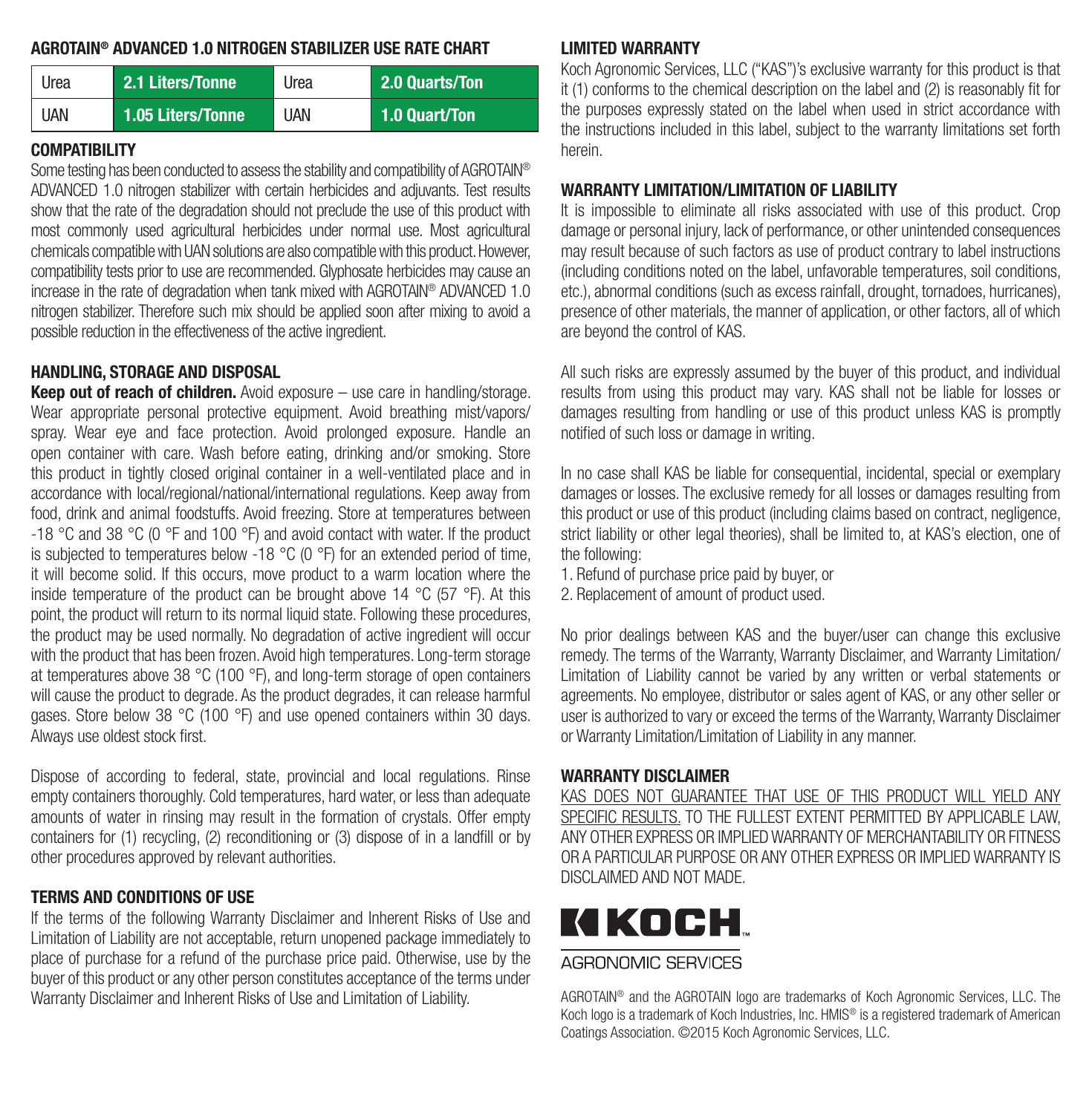AVERTISSEMENT : LISEZ L'ENSEMBLE DE L'ÉTIQUETTE AVANT D'UTILISER OU D'OUVRIR CE PRODUIT, INCLUANT TOUTES LES PRÉCAUTIONS, DIRECTIVES D'UTILISATION, ENTREPOSAGE ET MANIPULATION, LES LIMITES DE LA GARANTIE ET LES LIMITES DE RESPONSABILITÉ, AINSI QUE LES RECOURS.

Le stabilisateur d'azote AGROTAIN® ADVANCED 1.0 est conçu pour protéger les engrais à base d'urée de la volatilisation de l'ammoniac et peut être utilisé sur toute culture nécessitant une fertilisation à l'azote, y compris les cultures en rangs, les cultures spécialisées, les pâturages, les gazonnières, le gazon, les plantes ornementales et autres végétaux de pépinières. Ce produit est recommandé pour les applications d'engrais à l'urée ou contenant de l'urée, en surface, en bandes superficielles ou à incorporation superficielle (moins de deux pouces), telles que le présemis, la prélevée, les bandes latérales, l'épandage en surface ou autres applications de post-plantation. Les avantages du stabilisateur AGROTAIN® ADVANCED 1.0 comme inhibiteur de l'uréase sont sa capacité à retarder l'hydrolyse de l'urée et le contrôle de la volatilisation, qui empêchent la perte d'ammoniac lorsque l'urée est à la surface du sol ou à moins de deux pouces de profondeur dans le sol.

## PREMIERS SOINS

EN CAS DE CONTACT AVEC LES YEUX : Rincer avec précaution à l'eau pendant plusieurs minutes. Enlever les verres de contact, le cas échéant. Continuer à rincer. Appeler immédiatement un CENTRE ANTIPOISON ou un médecin.

EN CAS DE CONTACT AVEC LA PEAU : Laver abondamment avec de l'eau.

EN CAS D'IRRITATION CUTANÉE : Obtenir des conseils ou des soins médicaux. Enlever les vêtements contaminés et les laver avant de les réutiliser.

EN CAS D'INHALATION : Appeler un centre antipoison ou un médecin en cas de malaise.

EN CAS D'INGESTION : Appeler un centre antipoison ou un médecin en cas de malaise.

#### LUTTE CONTRE L'INCENDIE

Moyens d'extinction appropriés : Brouillard d'eau. Eau pulvérisée. Mousse de dioxyde de carbone  $({\rm CO}_2)$ .

Moyen d'extinction à ne pas utiliser pour des raisons de sécurité : Ne pas utiliser de jet d'eau comme un extincteur, car cela propagera l'incendie. Disposer des conteneurs conformément aux règlements fédéraux, provinciaux et locaux en vigueur.

| Cotes d'évaluation HMIS <sup>®</sup> |    |         |
|--------------------------------------|----|---------|
| <b>Santé</b>                         | 2* |         |
| <b>Inflammabilité</b>                |    |         |
| <b>Dangers physiques</b>             |    |         |
| <b>Protection personnelle</b>        |    | *Danger |

#### chronique

## PRÉCAUTIONS GÉNÉRALES ET MODE D'EMPLOI

AVERTISSEMENT : Garder hors de la portée des enfants. Lire l'intégralité de l'étiquette et des mesures de sécurité avant d'utiliser. Utiliser uniquement selon les directives de l'étiquette. Portez toujours une protection personnelle adéquate lorsque vous manipulez le produit (manches et pantalon longs, lunettes et gants de protection). Utiliser uniquement avec une ventilation adéquate (grand volume de circulation de l'air). Si des vapeurs ou des poussières organiques sont présentes au-delà de leurs limites réglementaires, suivre un programme de protection respiratoire respectant les normes OSHA 1910.134 et ANSI Z88.2 ou aux exigences fédérales/d'état, provinciales ou locales lorsque les conditions de travail justifient le port d'un appareil respiratoire.

Ne pas appliquer directement dans l'eau. Ne pas contaminer les cours d'eau et les égouts pendant le nettoyage de l'équipement ou l'élimination des déchets. Toujours respecter les dispositions applicables des gouvernements fédéraux, provinciaux, ainsi que les lois et réglementations locales.

Ne pas utiliser sur les produits alimentaires pour le bétail. Garder le bétail hors des endroits traités pour au moins 14 jours ou jusqu'à ce qu'un pouce (2,54 cm) de pluie se soit accumulé. L'urée, qui est un composant de l'UAN, peut être toxique pour le bétail si elle est ingérée.

Ne pas pénétrer dans les zones traitées jusqu'à ce que le produit soit complètement séché.

#### POUR MÉLANGER AVEC L'URÉE Équipement requis

- Une balance précise pour peser les matériaux.
- Un mélangeur à engrais ou un autre équipement approprié pour le mélange des particules d'urée avec le stabilisateur AGROTAIN® ADVANCED 1.0. Un dispositif rotatif pouvant mélanger l'urée et permettre un contact uniforme avec le produit sans déversement est approprié. Des mélangeurs à vis et à pales peuvent également être utilisés. Les surfaces intérieures exposées doivent être propres, sèches et sans rouille.

#### Procédure

- 1. Peser l'urée et la transférer dans l'équipement pour le mélange.
- 2. Mesurer la quantité désirée de stabilisateur AGROTAIN® ADVANCED 1.0.
- 3. Appliquer le produit à l'urée dans le mélangeur. Bien mélanger avant d'introduire d'autres matières fertilisantes et prévoir suffisamment de temps (au moins 1 minute/tonne) pour obtenir une couverture uniforme. Un pigment est inclus dans le produit afin d'aider à l'évaluation de l'uniformité de la couverture.
- 4. Sous certaines conditions de température et d'humidité, le mélange d'urée et du produit peut coller. Souvent, l'ajout d'autres matières fertilisantes au mélangeur, telles que la potasse, permettra d'éliminer la nécessité d'ajouter un agent de séchage. Si les particules restent collantes, ajouter de petites quantités finement broyées de poudre à écoulement libre hautement absorbante, telle que de l'argile attapulgite à des concentrations aussi faibles que 0,25 % du poids de l'urée traitée.

#### Entreposage après le mélange

L'urée granulaire sèche traitée avec le stabilisateur AGROTAIN® ADVANCED 1.0 peut être entreposée à long terme. Des recherches ont démontré que les engrais stabilisés peuvent être entreposés jusqu'à 9 mois pour une pleine efficacité.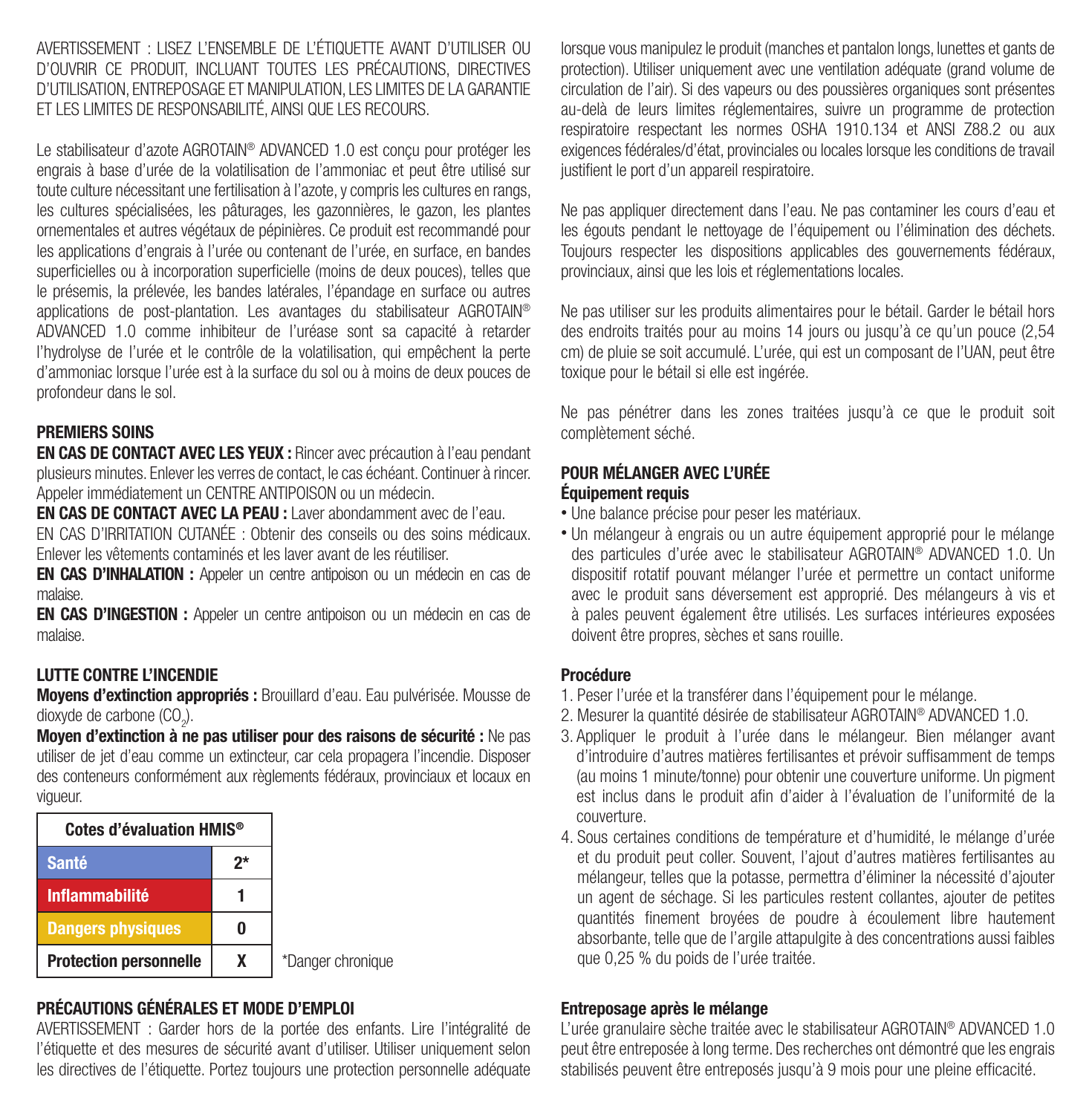## POUR LE MÉLANGE AVEC DES SOLUTIONS DE NITRATE D'AMMONIUM ET D'URÉE (UAN)

## Procédure

- 1. Remplir le réservoir à moitié avec une solution de nitrate d'ammonium et d'urée (UAN).
- 2. Ajouter le produit à la solution d'UAN et bien mélanger par agitation avant d'ajouter des pesticides ou des agents tensio-actifs.
- 3. Avec des agitateurs, ajouter la quantité appropriée de stabilisateur d'azote AGROTAIN® ADVANCED 1.0 pour la concentration voulue dans le plein volume.
- 4. Bien mélanger, puis ajouter le reste de la solution d'UAN.
- 5. Utiliser le mélange UAN rapidement après avoir fait le mélange. Le pH et la température sont reconnus pour affecter la dégradation de l'ingrédient actif. Une solution de nitrate d'ammonium et d'urée avec un pH supérieur à 7 tend à augmenter le temps de stockage; un pH inférieur à 7 se traduira par une dégradation plus rapide de l'ingrédient actif. D'autres additifs ajoutés à la UAN peuvent également entraîner une solution plus acide, ce qui réduit la durée de stockage.

#### TABLEAU DES TAUX D'UTILISATION DU STABILISATEUR D'AZOTE AGROTAIN® ADVANCED 1.0

| Urea       | 2.1 Liters/Tonne  | Urea | 2.0 Quarts/Ton |
|------------|-------------------|------|----------------|
| <b>UAN</b> | 1.05 Liters/Tonne | UAN  | 1.0 Quart/Ton  |

## COMPATIBILITÉ

Des essais ont été menés pour évaluer la stabilité et la compatibilité du stabilisateur d'azote AGROTAIN® ADVANCED 1.0 avec certains herbicides et adjuvants. Les résultats des tests montrent que le taux de dégradation ne devrait pas empêcher l'utilisation de ce produit avec les herbicides agricoles les plus couramment utilisés dans le cadre d'une utilisation normale. La plupart des produits chimiques agricoles compatibles avec les solutions UAN sont également compatibles avec ce produit. Cependant, des tests de compatibilité antérieurs à l'utilisation sont recommandés. Les herbicides au glyphosate peuvent provoquer une augmentation de la vitesse de dégradation lorsque mélangés en réservoir avec le stabilisateur d'azote AGROTAIN® ADVANCED 1.0. Par conséquent, cette composition doit être appliquée rapidement après le mélange pour éviter une diminution possible de l'efficacité de l'ingrédient actif.

## MANIPULATION, ENTREPOSAGE ET ÉLIMINATION

Gardez hors de la portée des enfants. Éviter l'exposition - faire attention lors de la manipulation et de l'entreposage. Porter un équipement de protection individuelle approprié. Éviter de respirer les fumées/vapeurs/aérosols. Porter des protections pour les yeux et le visage. Éviter l'exposition prolongée. Manipuler et ouvrir le récipient avec soin. Se laver avant de manger, de boire et/ou de fumer. Entreposer le conteneur d'origine hermétiquement fermé dans un endroit bien aéré et conformément aux réglementations locales/régionales/nationales/ internationales. Tenir à l'écart des produits alimentaires, des boissons et des denrées alimentaires animales. Éviter le gel. Entreposer à des températures comprises entre -18 °C et 38 °C (0 °F et 100 °F) et éviter tout contact avec l'eau. Si le produit est soumis à des températures inférieures à -18 °C (0 °F) pendant une période de temps prolongée, il deviendra solide. Si cela survient, déplacer le

produit vers un endroit chaud où la température intérieure du produit peut être amenée au-dessus de 14 °C (57 °F). À ce stade, le produit sera de retour à son état liquide normal. Après ces procédures, le produit peut être utilisé normalement. Aucune dégradation de l'ingrédient actif ne se produira avec le produit qui a été congelé. Éviter les températures élevées. L'entreposage de longue durée à des températures supérieures à 38 °C (100 °F), et l'entreposage à long terme des conteneurs ouverts, entraînera la dégradation du produit. Pendant la dégradation, le produit peut libérer des gaz nocifs. Conserver en dessous de 38 °C (100 °F) et utiliser les conteneurs entamés dans les 30 jours. Toujours utiliser les produits les plus vieux en premier.

Éliminer conformément aux règlements fédéraux, provinciaux et locaux. Rincer soigneusement les conteneurs vides. Les températures froides, l'eau dure ou des quantités moins qu'adéquates d'eau lors du rinçage peuvent entraîner la formation de cristaux. Offrir les conteneurs vides pour (1) le recyclage, (2) la remise en état, ou (3) les éliminer dans un site d'enfouissement ou par d'autres procédures approuvées par les autorités compétentes.

## MODALITÉS ET CONDITIONS D'UTILISATION

Si les conditions de la renonciation de garantie suivante et les risques inhérents d'utilisation et de limitation de responsabilité ne sont pas acceptables, retourner l'emballage non ouvert immédiatement au lieu d'achat pour obtenir un remboursement du prix d'achat payé. Autrement, l'utilisation de ce produit par l'acheteur ou toute autre personne implique l'acceptation des conditions de l'exonération de garantie, les risques inhérents d'utilisation et la limitation des recours.

## GARANTIE LIMITÉE

La garantie exclusive de Koch Agronomic Services, LLC ("KAS") pour ce produit est la suivante; (1) il sera conforme à la description chimique sur l'étiquette et (2) il sera raisonnablement adapté à l'objectif déclaré dans les directives figurant sur l'étiquette lorsqu'il est utilisé en stricte conformité avec les directives expresses de celle-ci, sous réserve de la limitation de la garantie énoncée par les présentes.

## LIMITATION DE GARANTIE / LIMITATION DE RESPONSABILITÉ

Il est impossible d'éliminer tous les risques associés à l'utilisation de ce produit. Les dommages aux cultures ou les blessures corporelles, le manque de rendement ou d'autres conséquences imprévues peuvent résulter de facteurs tels qu'une utilisation du produit contraire aux directives sur l'étiquette (y compris les conditions notées sur l'étiquette, telles que des températures défavorables ou des conditions de sol, etc.), des conditions anormales (y compris les excès de précipitations, la sécheresse, les tornades, les ouragans), la présence d'autres matériaux, les modalités d'application ou d'autres facteurs qui sont tous indépendants de la volonté de KAS.

Tous ces risques sont expressément assumés par l'acheteur de ce produit et les résultats individuels de l'utilisation de ce produit peuvent varier. KAS ne sera pas responsable des pertes ou dommages résultant d'une manipulation ou de l'utilisation de ce produit, à moins que KAS ne soit rapidement avisé de la perte ou des dommages par écrit.